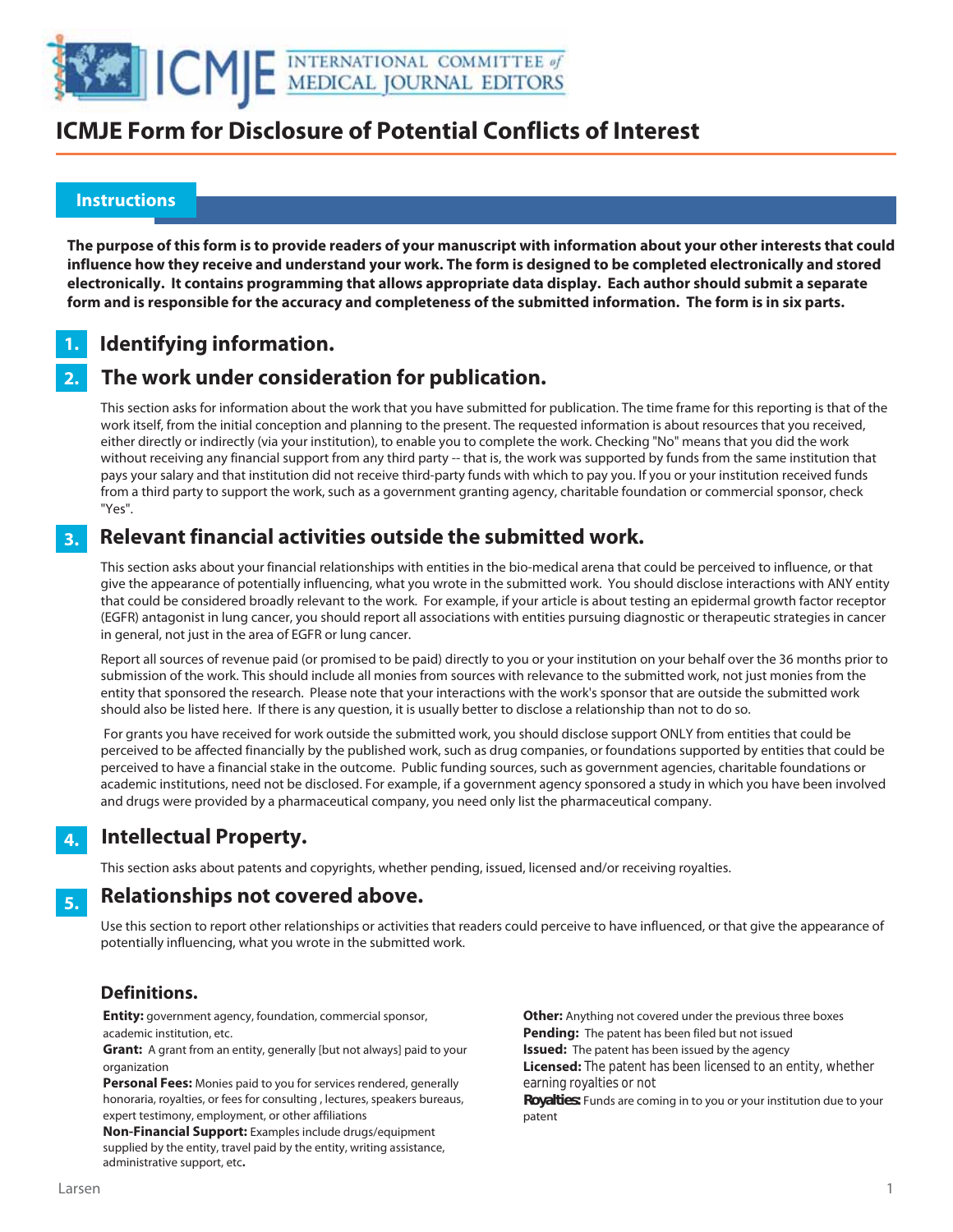

## **ICMJE Form for Disclosure of Potential Conflicts of Interest**

| <b>Section 1.</b><br><b>Identifying Information</b>                                       |                                  |                         |
|-------------------------------------------------------------------------------------------|----------------------------------|-------------------------|
| 1. Given Name (First Name)<br>Torben                                                      | 2. Surname (Last Name)<br>Larsen | 3. Date<br>07-July-2015 |
| 4. Are you the corresponding author?                                                      | $\sqrt{Y}$ es<br>No              |                         |
| 5. Manuscript Title<br>Uprovokeret venøs tromboemboli: skal vi være på udkig efter kræft? |                                  |                         |

6. Manuscript Identifying Number (if you know it)

# **The Work Under Consideration for Publication**

Did you or your institution **at any time** receive payment or services from a third party (government, commercial, private foundation, etc.) for any aspect of the submitted work (including but not limited to grants, data monitoring board, study design, manuscript preparation, statistical analysis, etc.)?

Are there any relevant conflicts of interest?  $\Box$  Yes  $\Box$  No

# **Relevant financial activities outside the submitted work. Section 3. Relevant financial activities outset**

Place a check in the appropriate boxes in the table to indicate whether you have financial relationships (regardless of amount of compensation) with entities as described in the instructions. Use one line for each entity; add as many lines as you need by clicking the "Add +" box. You should report relationships that were **present during the 36 months prior to publication**.

Are there any relevant conflicts of interest?  $\sqrt{\ }$  Yes  $\Box$  No

If yes, please fill out the appropriate information below.

| <b>Name of Entity</b> | <b>Fees</b> | Grant? Personal Non-Financial Other? Comments<br>Support <sup>5</sup> |  |  |
|-----------------------|-------------|-----------------------------------------------------------------------|--|--|
| Speaker bureaus       |             |                                                                       |  |  |

# **Intellectual Property -- Patents & Copyrights**

Do you have any patents, whether planned, pending or issued, broadly relevant to the work?  $\Box$  Yes  $\Box$  No